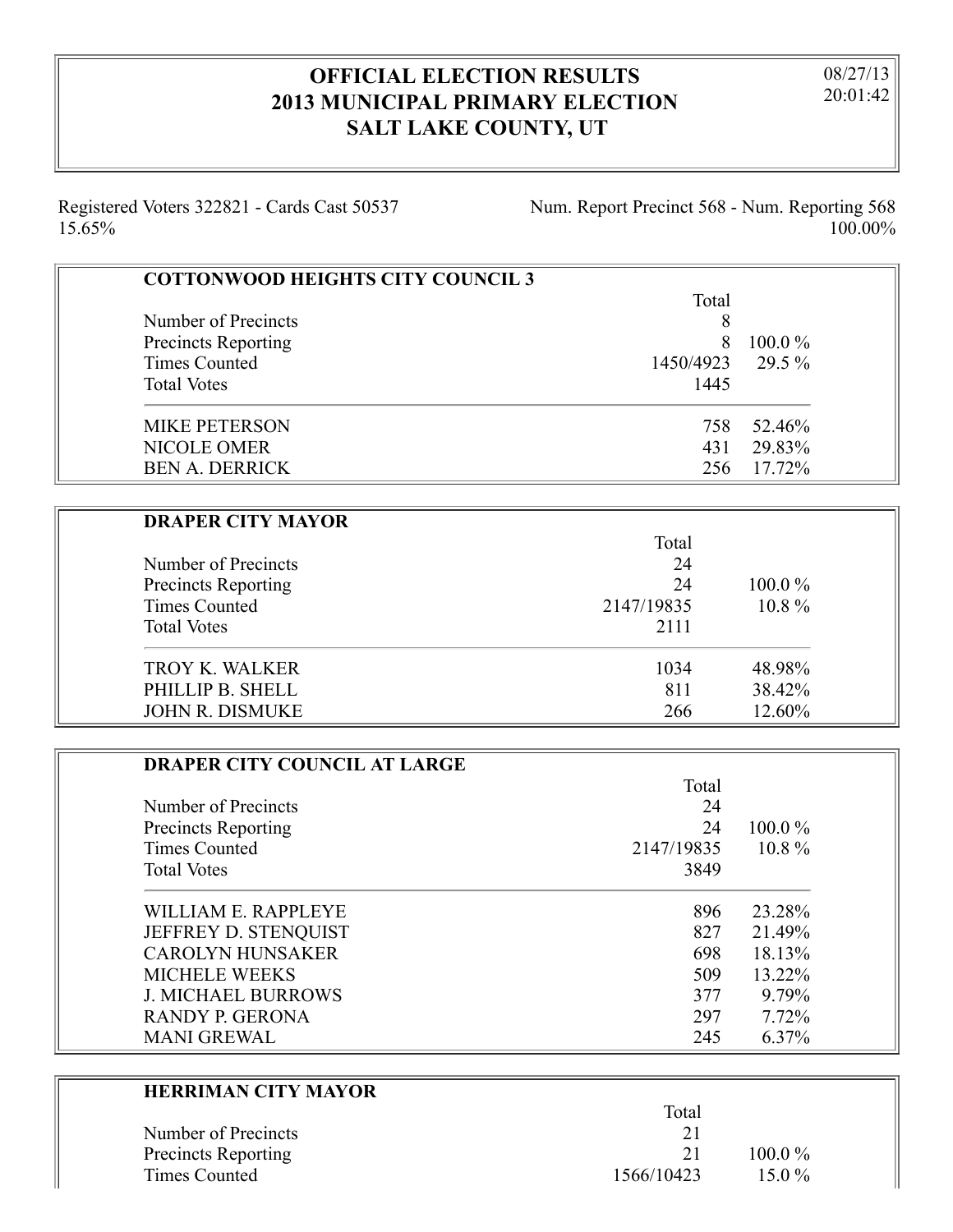| <b>Total Votes</b>     | 1566 |           |
|------------------------|------|-----------|
| CARMEN R. FREEMAN      | 699  | $44.64\%$ |
| MICHELLE BAGULEY       | 469  | 29.95%    |
| ANTHONY TODD DICONZA   | 311  | 19.86%    |
| <b>TEDDY M. HODGES</b> | 87   | 5.56%     |

| <b>HOLLADAY CITY MAYOR</b>                                         |            |           |
|--------------------------------------------------------------------|------------|-----------|
| Number of Precincts<br><b>Precincts Reporting</b><br>Times Counted | Total      |           |
|                                                                    | 27         |           |
|                                                                    | 27         | $100.0\%$ |
|                                                                    | 3201/15822 | $20.2\%$  |
| <b>Total Votes</b>                                                 | 3192       |           |
| <b>D. BLAINE ANDERSON</b>                                          | 1212       | 37.97%    |
| ROBERT M. DAHLE                                                    | 1110       | 34.77%    |
| <b>HELEN H. REDD</b>                                               | 678        | 21.24%    |
| <b>HOLLI DUNN</b>                                                  | 192        | $6.02\%$  |

| <b>MIDVALE CITY MAYOR</b>                         |          |           |
|---------------------------------------------------|----------|-----------|
| Number of Precincts<br><b>Precincts Reporting</b> | Total    |           |
|                                                   | 22<br>22 | $100.0\%$ |
|                                                   |          |           |
| <b>Total Votes</b>                                | 1807     |           |
| <b>JOANN B. SEGHINI</b>                           | 999      | 55.29%    |
| <b>DAVID FAIR</b>                                 | 452      | 25.01%    |
| OLGA DE LA CRUZ                                   | 356      | 19.70%    |

| <b>MIDVALE CITY COUNCIL 4</b>                                                     |                           |                     |                       |     |        |
|-----------------------------------------------------------------------------------|---------------------------|---------------------|-----------------------|-----|--------|
| Number of Precincts<br>Precincts Reporting<br>Times Counted<br><b>Total Votes</b> | Total                     | $100.0\%$<br>21.7 % |                       |     |        |
|                                                                                   | 4<br>4<br>462/2125<br>451 |                     |                       |     |        |
|                                                                                   |                           |                     | WAYNE L. SHARP        | 210 | 46.56% |
|                                                                                   |                           |                     | <b>TIM HEUMANN</b>    | 143 | 31.71% |
|                                                                                   |                           |                     | <b>TORIN CHAMBERS</b> | 98  | 21.73% |

| <b>MIDVALE CITY COUNCIL 5</b>              |          |           |
|--------------------------------------------|----------|-----------|
| Number of Precincts<br>Precincts Reporting | Total    |           |
|                                            |          | $100.0\%$ |
|                                            |          |           |
| <b>Times Counted</b>                       | 259/1653 | $15.7\%$  |
| <b>Total Votes</b>                         | 253      |           |
| <b>STEPHEN BROWN</b>                       | 81       | 32.02%    |
| <b>COLLEEN COSTELLO</b>                    | 78       | 30.83%    |
| <b>SERAFINA OCHOA</b>                      | 52       | 20.55%    |
| <b>BRET BLACK</b>                          | 42       | 16.60%    |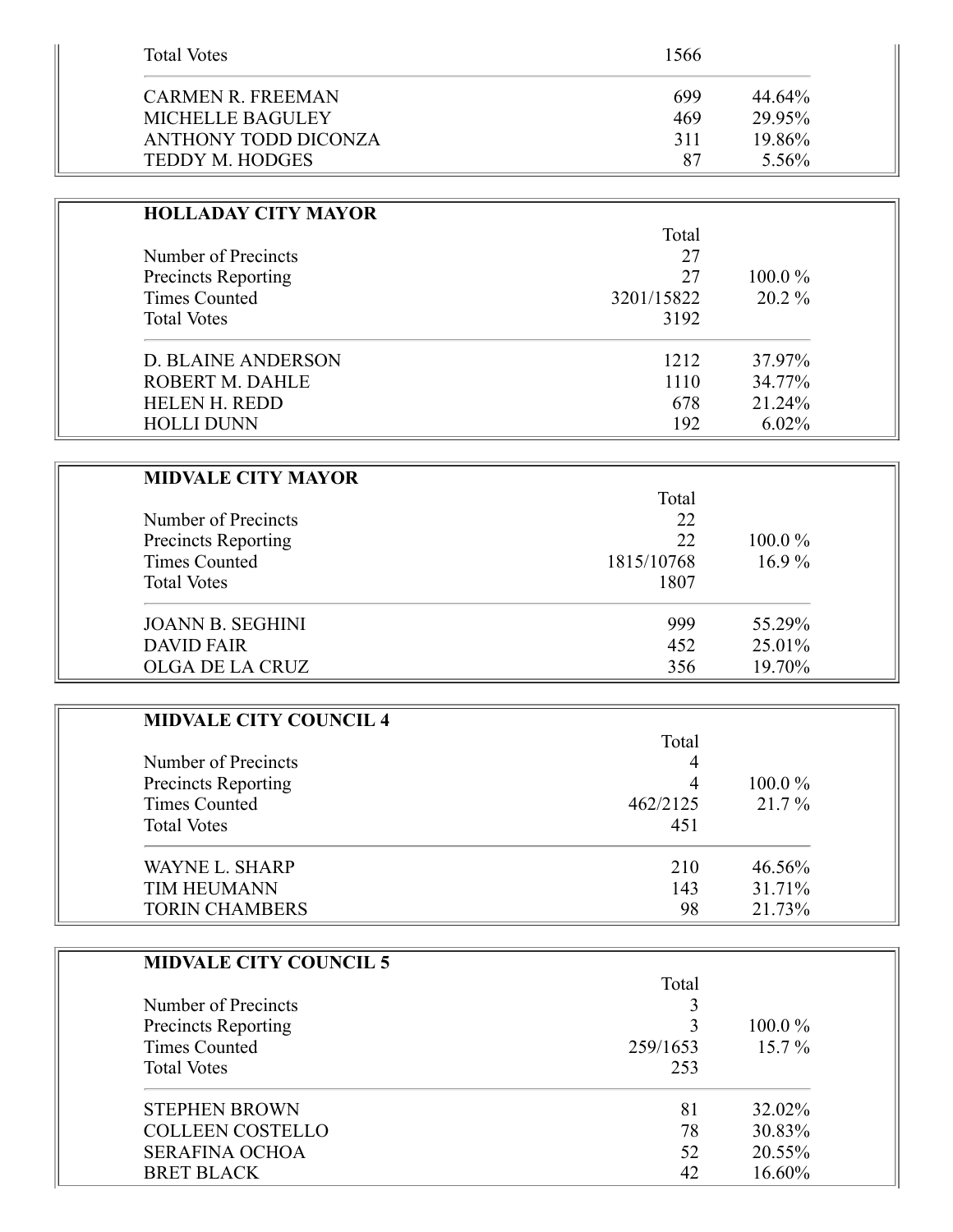| Total      |           |
|------------|-----------|
|            |           |
| 50         |           |
| 50         | $100.0\%$ |
| 5536/24191 | 22.9%     |
| 5526       |           |
| 2045       | 37.01%    |
| 1261       | 22.82%    |
| 1207       | 21.84%    |
| 728        | 13.17%    |
| 228        | 4.13%     |
| 57         | 1.03%     |
|            |           |

| <b>SALT LAKE CITY COUNCIL 1</b> |           |           |
|---------------------------------|-----------|-----------|
|                                 | Total     |           |
| Number of Precincts             | 13        |           |
| <b>Precincts Reporting</b>      | 13        | $100.0\%$ |
| Times Counted                   | 1423/7931 | $17.9\%$  |
| <b>Total Votes</b>              | 1421      |           |
| <b>JAMES ROGERS</b>             | 594       | 41.80%    |
| <b>KEVIN S. PARKE</b>           | 319       | 22.45%    |
| <b>BRAD BARTHOLOMEW</b>         | 299       | 21.04%    |
| <b>J DEE CARLSON</b>            | 98        | $6.90\%$  |
| RICHARD D.M. BARNES             | 77        | 5.42%     |
| <b>ISAAC D. ARNOLD</b>          | 34        | 2.39%     |

| <b>SALT LAKE CITY COUNCIL 3</b>            |            |           |
|--------------------------------------------|------------|-----------|
|                                            | Total      |           |
| Number of Precincts<br>Precincts Reporting | 22         |           |
|                                            | 22         | $100.0\%$ |
| <b>Times Counted</b>                       | 1672/13556 | $12.3\%$  |
| <b>Total Votes</b>                         | 1663       |           |
| <b>STAN PENFOLD</b>                        | 1174       | 70.60%    |
| <b>SHERMAN W. CLOW</b>                     | 254        | 15.27%    |
| <b>AARON JOHNSON</b>                       | 235        | 14.13%    |

| <b>SALT LAKE CITY COUNCIL 5</b>                   |            |           |
|---------------------------------------------------|------------|-----------|
|                                                   | Total      |           |
| Number of Precincts<br><b>Precincts Reporting</b> | 21<br>21   |           |
|                                                   |            | $100.0\%$ |
| <b>Times Counted</b>                              | 1398/12151 | $11.5\%$  |
| <b>Total Votes</b>                                | 1393       |           |
| ERIN MENDENHALL                                   | 984        | 70.64%    |
| <b>BILL DAVIS</b>                                 | 242        | 17.37%    |
| <b>ERNEST LLOYD COX</b>                           | 167        | 11.99%    |

 $\blacksquare$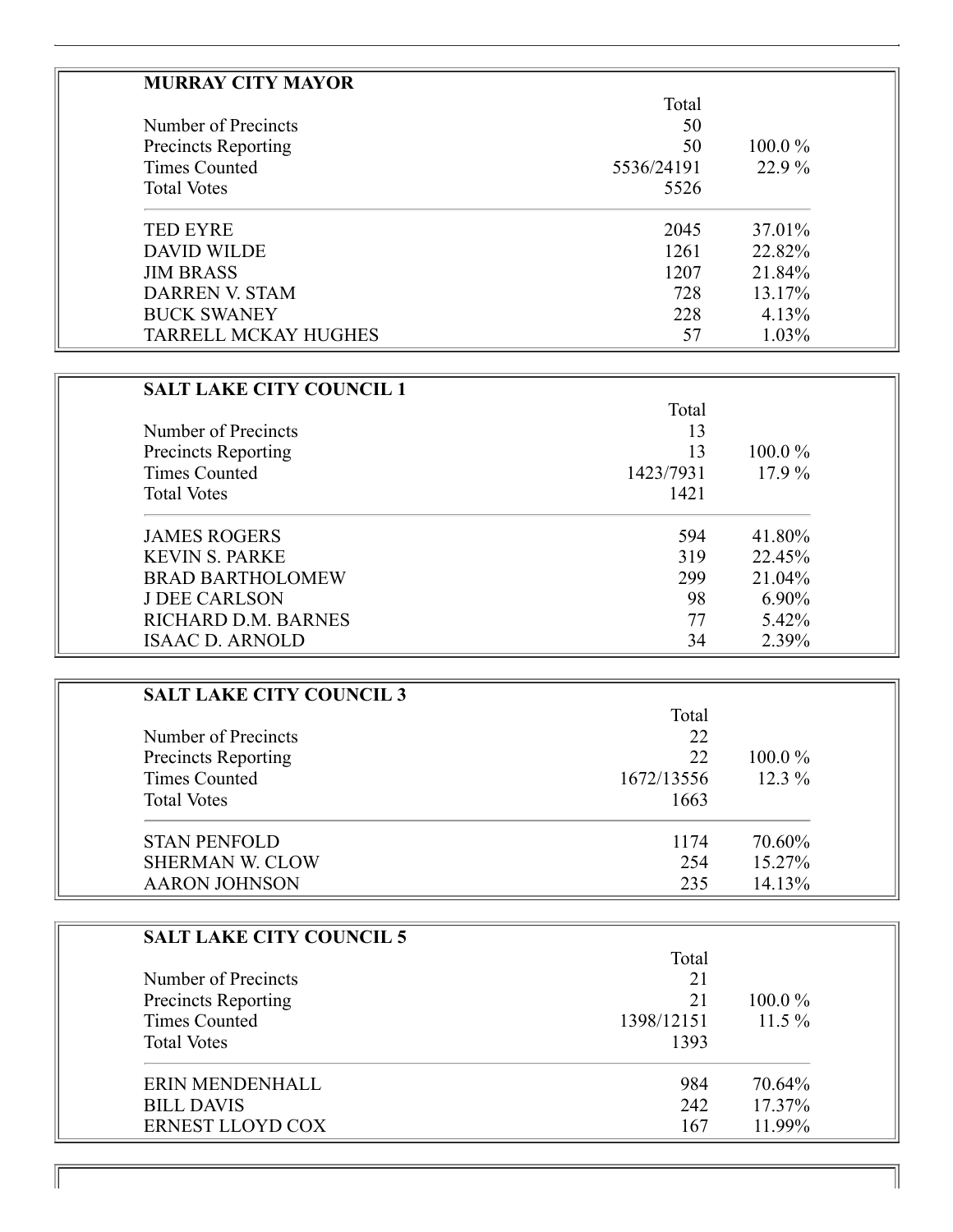## **SALT LAKE CITY COUNCIL 7**

|                            | Total      |           |
|----------------------------|------------|-----------|
| Number of Precincts        | 23         |           |
| <b>Precincts Reporting</b> | 23         | $100.0\%$ |
| Times Counted              | 2196/13749 | $16.0\%$  |
| <b>Total Votes</b>         | 2188       |           |
| <b>LISA RAMSEY ADAMS</b>   | 701        | 32.04%    |
| <b>KEVIN PAULSON</b>       | 407        | 18.60%    |
| <b>DEB HENRY</b>           | 380        | 17.37%    |
| <b>TOPHER HORMAN</b>       | 354        | 16.18%    |
| <b>AMY BARRY</b>           | 346        | 15.81%    |

| <b>SANDY CITY COUNCIL AT LARGE</b> |            |           |
|------------------------------------|------------|-----------|
|                                    | Total      |           |
| Number of Precincts                | 76         |           |
| Precincts Reporting                | 76         | $100.0\%$ |
| <b>Times Counted</b>               | 3442/47608 | $7.2\%$   |
| <b>Total Votes</b>                 | 3422       |           |
| <b>STEVE SMITH</b>                 | 1836       | 53.65%    |
| <b>GERMAINE T. BARNES</b>          | 810        | 23.67%    |
| <b>THOMAS MARSHALL</b>             | 445        | 13.00%    |
| <b>TYLER R. DECOL</b>              | 331        | 9.67%     |

| <b>SOUTH JORDAN CITY MAYOR</b> |            |           |
|--------------------------------|------------|-----------|
|                                | Total      |           |
| Number of Precincts            | 44         |           |
| <b>Precincts Reporting</b>     | 44         | $100.0\%$ |
| Times Counted                  | 5623/29238 | $19.2\%$  |
| <b>Total Votes</b>             | 5607       |           |
| <b>SCOTT L. OSBORNE</b>        | 2122       | 37.85%    |
| DAVE ALVORD                    | 1218       | 21.72%    |
| <b>MARK T. WOOLLEY</b>         | 1097       | 19.56%    |
| <b>STEVE BARNES</b>            | 493        | 8.79%     |
| <b>KATHIE LYNN JOHNSON</b>     | 386        | 6.88%     |
| ALETA ANDERSEN TAYLOR          | 291        | 5.19%     |

| <b>SOUTH JORDAN CITY COUNCIL 5</b> |           |           |
|------------------------------------|-----------|-----------|
|                                    | Total     |           |
| Number of Precincts                |           |           |
| Precincts Reporting                | 9         | $100.0\%$ |
| <b>Times Counted</b>               | 1147/6448 | $17.8\%$  |
| <b>Total Votes</b>                 | 1104      |           |
| <b>CHRISTOPHER J. ROGERS</b>       | 523       | 47.37%    |
| <b>LARRY SHORT</b>                 | 455       | 41.21%    |
| <b>GREGORY ALAN WISE</b>           | 126       | 11.41%    |

## **SOUTH SALT LAKE CITY MAYOR**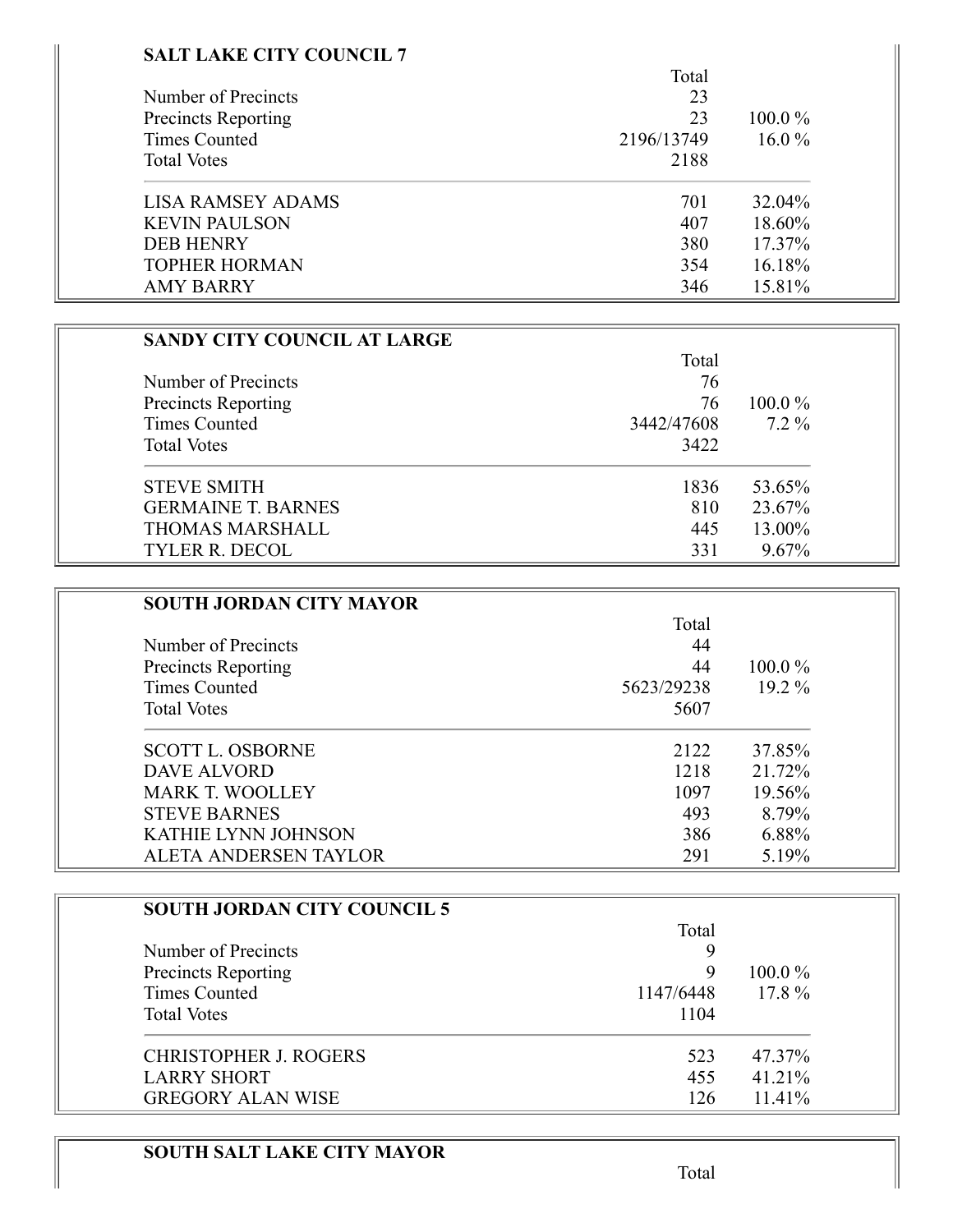| Number of Precincts    | 13        |           |
|------------------------|-----------|-----------|
| Precincts Reporting    | 13        | $100.0\%$ |
| <b>Times Counted</b>   | 1513/6368 | 23.8%     |
| <b>Total Votes</b>     | 1512      |           |
| <b>CHERIE WOOD</b>     | 702       | 46.43%    |
| <b>DERK O PEHRSON</b>  | 257       | 17.00%    |
| <b>L SHANE SIWIK</b>   | 255       | 16.87%    |
| NICK H. GOSDIS         | 240       | 15.87%    |
| WILLIAM HOGAN ESPINOZA | 29        | 1.92%     |
| ROBERT WALLACE MILLER  | 29        | 1.92%     |

| <b>TAYLORSVILLE CITY MAYOR</b> |            |           |
|--------------------------------|------------|-----------|
|                                | Total      |           |
| Number of Precincts            | 39         |           |
| <b>Precincts Reporting</b>     | 39         | $100.0\%$ |
| Times Counted                  | 3853/24915 | $15.5\%$  |
| <b>Total Votes</b>             | 3848       |           |
| <b>LARRY JOHNSON</b>           | 1644       | 42.72%    |
| <b>JERRY W. RECHTENBACH</b>    | 1445       | 37.55%    |
| <b>LEGRANDE HANSEN</b>         | 463        | 12.03%    |
| <b>RIC MORLEY</b>              | 296        | 7.69%     |

| <b>TAYLORSVILLE CITY COUNCIL 5</b> |          |           |
|------------------------------------|----------|-----------|
|                                    | Total    |           |
| Number of Precincts                | 8        |           |
| Precincts Reporting                | 8        | $100.0\%$ |
| Times Counted                      | 962/5382 | $17.9\%$  |
| <b>Total Votes</b>                 | 946      |           |
| <b>KEN ACKER</b>                   | 366      | 38.69%    |
| DANIEL JON ARMSTRONG               | 334      | 35.31%    |
| <b>JONATHAN FIDLER</b>             | 246      | 26.00%    |

| <b>WEST JORDAN CITY MAYOR</b> |            |           |
|-------------------------------|------------|-----------|
|                               | Total      |           |
| Number of Precincts           | 66         |           |
| <b>Precincts Reporting</b>    | 66         | $100.0\%$ |
| <b>Times Counted</b>          | 7359/41495 | $17.7\%$  |
| <b>Total Votes</b>            | 7297       |           |
| <b>BEN SOUTHWORTH</b>         | 2079       | 28.49%    |
| <b>KIM V. ROLFE</b>           | 1412       | 19.35%    |
| <b>DIRK S. BURTON</b>         | 1036       | 14.20%    |
| CLIVE M. KILLPACK             | 825        | 11.31%    |
| <b>MELISSA MAE WORTHEN</b>    | 567        | $7.77\%$  |
| <b>SOPHIE RICE</b>            | 538        | 7.37%     |
| <b>M RORY MUNNS</b>           | 389        | 5.33%     |
| MIKE KELLERMEYER              | 274        | 3.75%     |
| <b>DANIEL E. ARGUETA</b>      | 177        | 2.43%     |

╗

 $\overline{\mathbb{F}}$